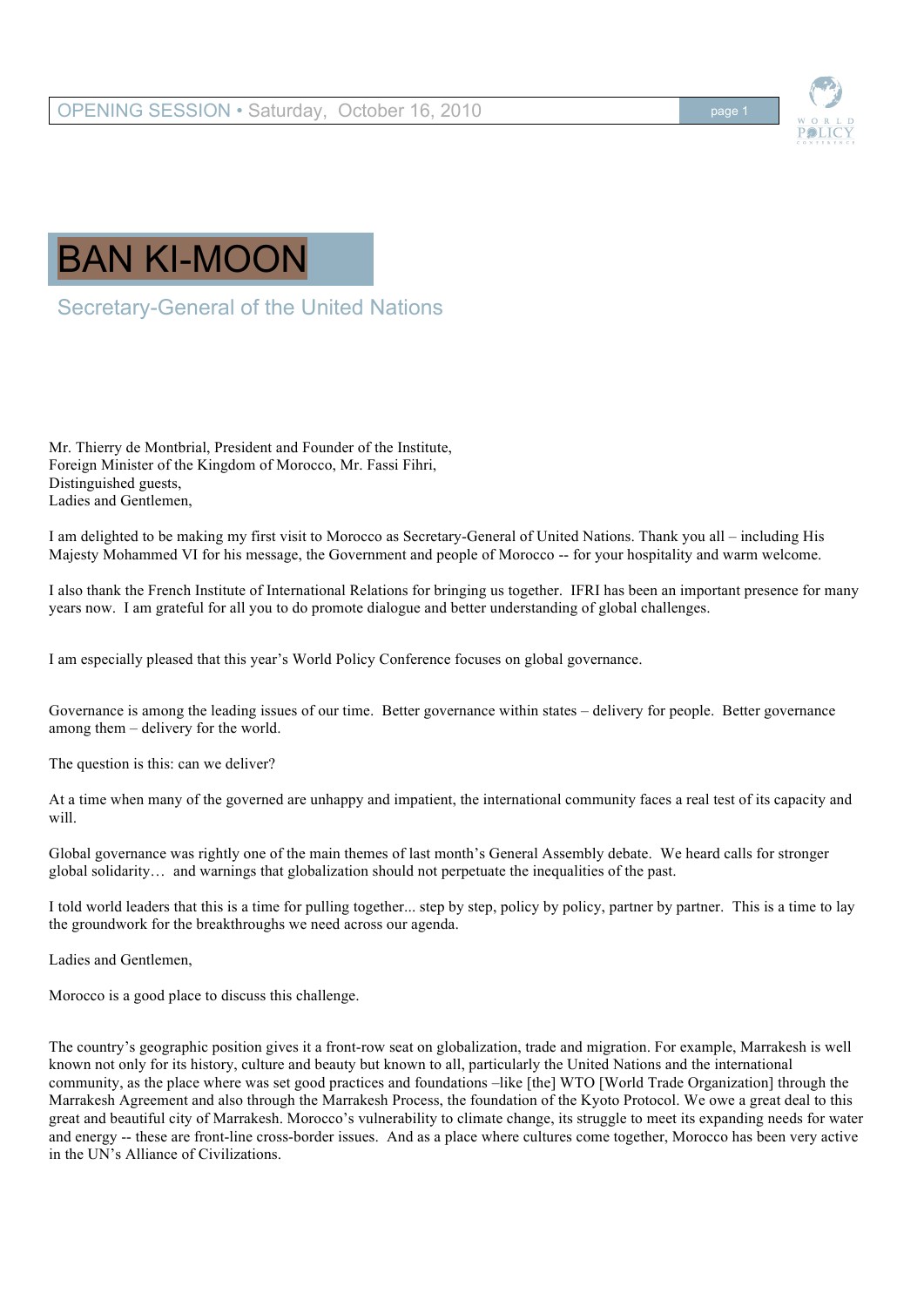

This is also the right time to be talking about global governance.

New economic powers have emerged. New challenges have come to the fore.

Unlike any time in history, our challenges transcend borders. They do not respect borders. No country or group, however powerful or resourceful they may be [can] resolve these issues. Even the United Nations cannot do it alone, without full support of Member States and international organizations, regional organizations, and sub-regional organizations. That is the subject which we are going to discuss today.

As interdependence deepens, some of our old systems and set-ups have not kept pace. We simply must find better ways of working together – and build systems that are tuned to our times – ones that are more accountable, more representative and more able to maximize our collective strength and maximize our limited resources to the best benefit of our global community.

This is what global governance means to me. I see three main themes, main areas where we have to pull together our energy and resources.

First, we need to pull together for the poor and vulnerable, the most vulnerable people.

Second, we need to pull our energy and resources to stave off the climate catastrophe.

Third, we need to pull together on a host of new-generation challenges.

Let me take these each in turn. Let me take these three challenges, three areas in more details.

First, global governance for a world economy that works for all people, not just a minority group.

Most of our current rules and institutions for global economic governance were shaped more than 60 years ago.

Today, many developing countries are among the most dynamic drivers of economic growth. They will also be the engines of recovery from the global economic and financial crisis.

Yet their voice in global economic decision-making is not what it should be. It is not what they deserve.

Whatever else we learn from the crisis, this much is clear: global economic management can no longer afford to neglect the most vulnerable or the disadvantaged.

We welcome the domestic stimulus packages by developed countries but they [should] never neglect and lose sight of the challenges […] of the most vulnerable people. I have made this quite clear to G20 Summit leaders in Toronto -- that while we welcome the economic stimulus packages, [these] packages should never be made on the backs of the poor.

It is morally, politically unacceptable to inflict the greatest burdens on those who are the least responsible for the crisis.

It is smart economics -- and smart politics -- to draw the poor and the vulnerable back from the edge of despair, and build a world of prosperity and dignity for all.

We have a term for this: sustainable development. Two years from now, the nations of the world will gather again in Rio de Janeiro to renew our commitment to the ideals that were first embraced there in 1992.

We also have a blueprint for bringing this vision to life: the Millennium Development Goals which were adopted in 2000. That was the blueprint [adopted] by world leaders to lift billions of people out of poverty and provide decent educational opportunities, empower women and find cures for people [suffering from diseases]. Last month's MDG Summit generated strong political momentum. Almost 140 Heads of State and Government gathered at the United Nations. They renewed their political commitment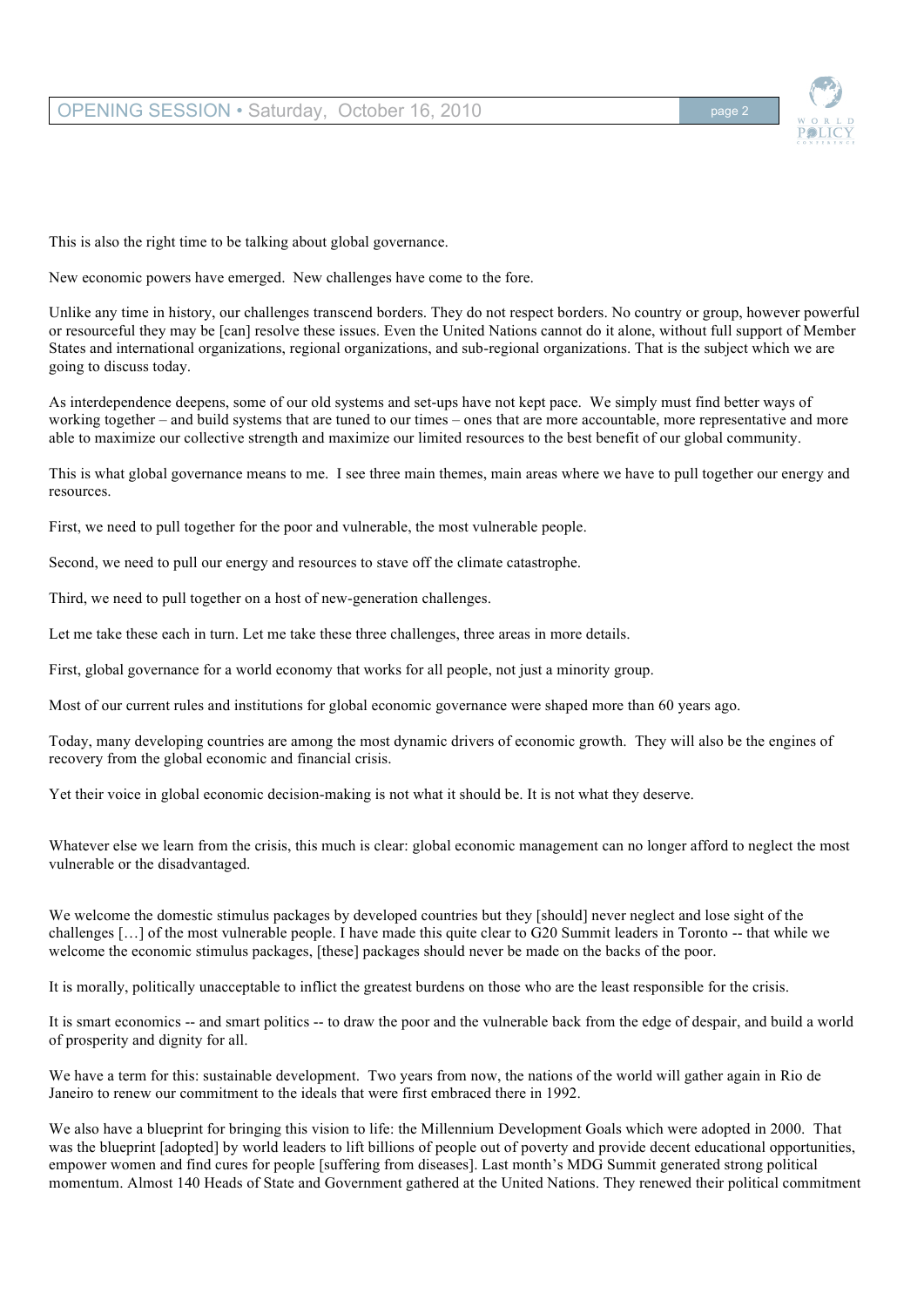## OPENING SESSION • Saturday, October 16, 2010



and they renewed their commitment that they would do all in their political capacity to meet the targets of the MDGs by 2015.

They also made significant resource commitments – including \$40 billion for our new Global Strategy on Maternal and Child Health. At a time when many governments are tightening their belts, it is encouraging to see that national leaders are protecting aid commitments from the austerity knife.

The next test comes at the G20 summit, in Seoul, Korea, just three weeks from now. [The] development agenda will be high in the priorities.

Ladies and Gentlemen,

Secondly, we cannot talk about Rio 2012 without focusing on Cancun this year.

We need global governance to address the threat of climate change.

Last year's Copenhagen conference did not meet the expectations of all; that we agree [on]. But we should not underestimate the important elements which world leaders have agreed on in the Copenhagen Accord.

In particular, there was important progress in building a broad political consensus. First of all, for the first time in history, world leaders have agreed that the global temperature rise will be contained within 2 degree centigrade by 2050. They have agreed to provide financial support to developing countries in the amount of \$100 billion dollars annually by 2020.

There were also gains on adaptation, deforestation, technology transfer, capacity building and financial support.

Looking ahead, it is increasingly clear that the more we delay, the more we will pay – in competitiveness, resources, and most importantly human lives.

In Cancun, we must capture progress on those issues where there is consensus.

Most immediately, we need progress on fast-start financing. We have to admit that there is a serious gap of trust between developing and developed world. The best way and quickest way to bridge this gap of trust is to provide fast-start financial support to developing countries. This is what we have been doing and we will do now. The leaders in Copenhagen have agreed to provide \$30 billion dollars by the end [of] 2012 and \$100 billion dollars annually by 2020. I have appointed [a] High Level Advisory Group on Climate Change Financing led by Prime Minister Stoltenberg of Norway and Prime Minister Meles of Ethiopia. They have been working and they have been making great progress. They are now supposed to bring me a report on the options, on how to generate \$100 billion dollars by 2020.

I am going to feed this report to the United Nations Framework Convention on Climate Change, UNFCCC, which will meet in Cancun in December, in Cancun.

In the longer-term, we face what I term the "50-50-50 challenge." By 2050, the world's population will grow by 50 percent, reaching 9 billion people. By that time, by 2050, the world must reduce at least by 50 percent global greenhouse gas emissions. That is the "50-50-50 challenge."

Climate change is not a stand-alone issue. It is a crucial part of the broader agenda on sustainable development.

I have asked President Zuma of South Africa and President Halonen of Finland to lead my High Level Panel on Global Sustainability so that they can bring us - to the international community- ambitious but practical and workable solutions [on] how we can lift hundreds of millions of people out of poverty and how we can [connect] all these dots, starting from climate change, energy crisis, food crisis, population, migrations — all these should be linked because they are all interconnected issues. We will work in time for Rio 2012.

This is the sustainability challenge of the  $21<sup>st</sup>$  century and thus one of the governance challenges of our times as well.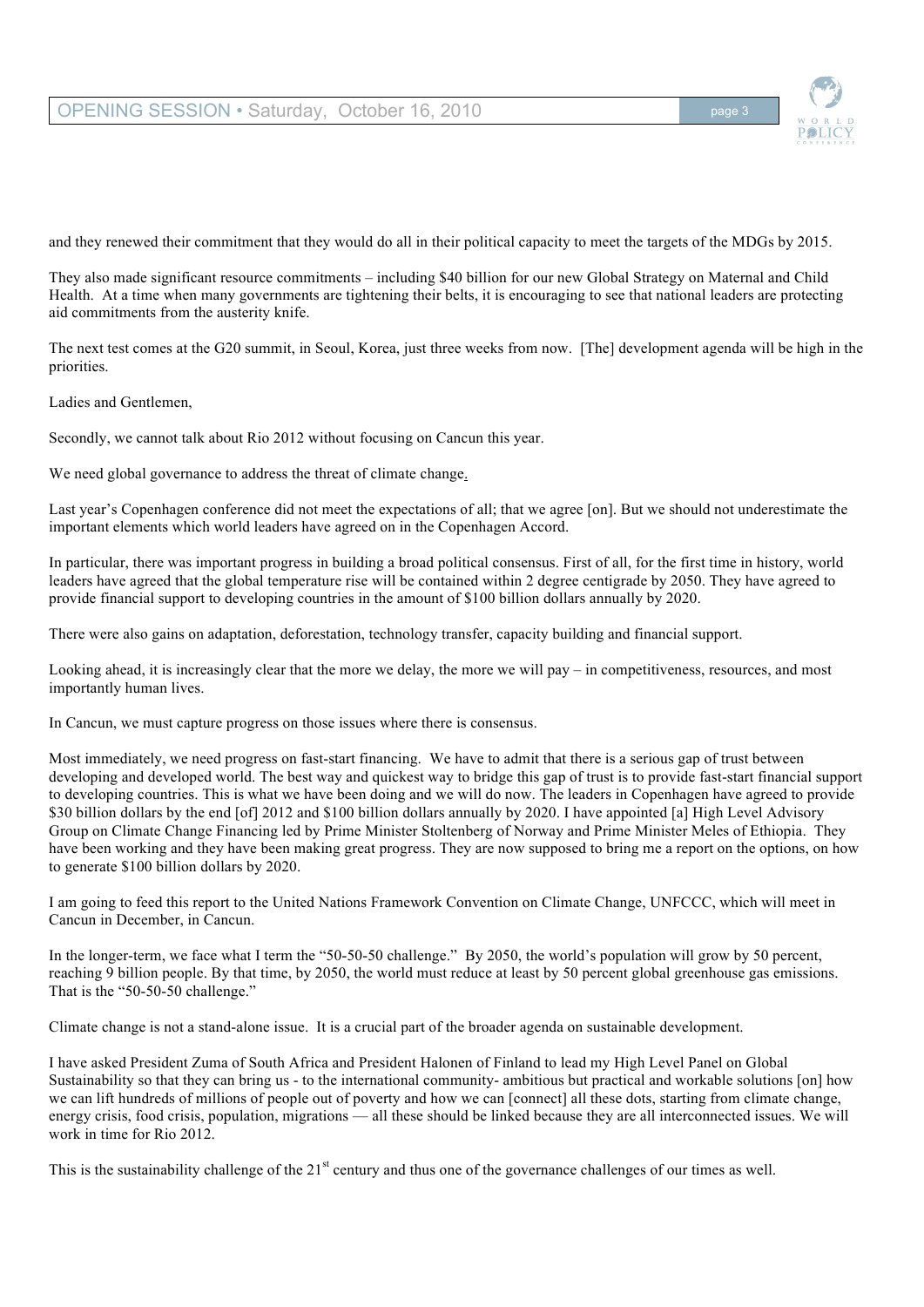Ladies and Gentlemen,

Thirdly, we also need global governance to face an array of new-generation challenges.

There are now more than 200 million international migrants. The economic crisis has exacerbated their vulnerability.

Yet even in places where unemployment is high, there is often a demand for foreign workers.

We need to overcome fears, focus on rights, and figure out how best to reap the development benefits for all concerned, home and host countries alike.

Like migration, biotechnology has generated hopes and concerns -- hopes for new tools against hunger, disease and poverty; fears that it may threaten the environment and our security.

Moreover, today we are witnessing the globalization of health research, the spread of "health tourism" and the diminishing importance of national boundaries in the fight against deadly epidemics. The international dimensions are clear; so is the need for greater dialogue and consensus.

Organized crime syndicates are growing ever more powerful. In some places, police and armies are being out-gunned. Our ability to deliver justice is not evolving as quickly as the criminals' skill at evading it.

Terrorism also continues to take a heavy toll. The chance that terrorists could gain access to fissile materials has brought new urgency to the nuclear security agenda. Those armed with bombs and guns today could well arrive with more potent force tomorrow. The best response is again international resolve and coordination and cooperation.

And indeed, in response to these challenges, we have adopted new legal conventions and agreements and new strategies and forged new partnerships; all in the name of global problem-solving, not global government.

And we remain ever on the lookout for more such issues, keeping our eyes on that far horizon, for threat and opportunity alike.

Global governance is not only about long-term arrangements; it is also about leadership on challenges in the here-and-now.

The referenda on the self-determination of Southern Sudan and on the status of Abyei are less than three months away. The stakes are very high. I think everyone is very much concerned about the future of Sudan, the future of Africa, and the peace and security of the international community as a whole. We must assist the Sudanese in finding a peaceful way through one of the most important passages in their country's history. We have to make sure that these referenda on January 9, next year, [will] be conducted in the most fair, credible and democratic-- and I think most importantly in [a] peaceful manner.

For that, again, the United Nations has deployed a monitoring team already, lead by former President of Tanzania, Mr. Mkapa. The United Nations is going to have monitors in every county of Southern Sudan, starting this week until the end of this referendum. As you know I have convened a High-Level meeting on September 24, where many Heads of States, including President Obama of the United States and many African leaders gathered, including two representatives from both South and North Sudan. That was one of the highest [level] meetings ever gathered on the situation in Sudan. We are all committed again through global support and cooperation and governance.

In Haiti, nine months after the tragic earthquake, the humanitarian response has been outpouring and we are now delivering water and sanitation and food to millions and millions of people in Haiti. Of course, much more needs to be done in terms of their permanent housing, and sanitation, education, security and capacity building.